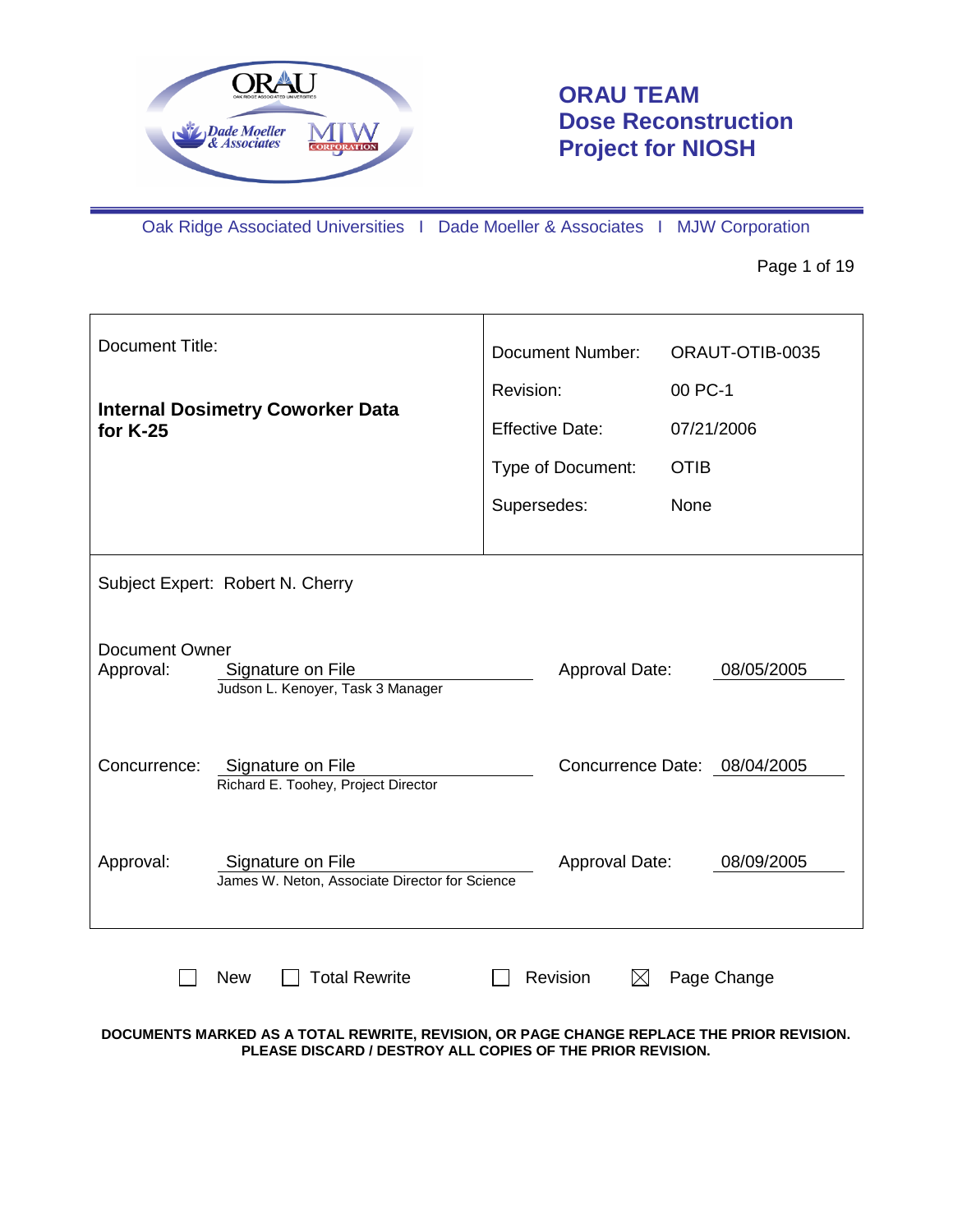| Document No. ORAUT-OTIB-0035 | Revision No. 00 PC-1 | Effective Date: 07/21/2006 | 19<br>Page 2 of |
|------------------------------|----------------------|----------------------------|-----------------|

## **PUBLICATION RECORD**

| <b>EFFECTIVE</b> | <b>REVISION</b> |                                                                                                                                                                                                                                                                                                                                                                                                                                                                                                                                                                                                                                                                              |            |
|------------------|-----------------|------------------------------------------------------------------------------------------------------------------------------------------------------------------------------------------------------------------------------------------------------------------------------------------------------------------------------------------------------------------------------------------------------------------------------------------------------------------------------------------------------------------------------------------------------------------------------------------------------------------------------------------------------------------------------|------------|
| <b>DATE</b>      | <b>NUMBER</b>   | <b>DESCRIPTION</b>                                                                                                                                                                                                                                                                                                                                                                                                                                                                                                                                                                                                                                                           |            |
| 04/21/2005       | $00 - A$        | New technical information bulletin for assignment of K-25 internal<br>doses based on coworker bioassay data. Initiated by Robert N.<br>Cherry.                                                                                                                                                                                                                                                                                                                                                                                                                                                                                                                               |            |
| 06/10/2005       | $00 - B$        | Incorporates internal review comments. Initiated by Robert N.<br>Cherry.                                                                                                                                                                                                                                                                                                                                                                                                                                                                                                                                                                                                     |            |
| 07/19/2005       | $00-C$          | Incorporates NIOSH review comments. Initiated by Robert N.<br>Cherry.                                                                                                                                                                                                                                                                                                                                                                                                                                                                                                                                                                                                        |            |
| 08/09/2005       | 00              | First approved issue. Initiated by Robert N. Cherry.                                                                                                                                                                                                                                                                                                                                                                                                                                                                                                                                                                                                                         |            |
| 07/21/2006       | 00 PC-1         | Approved page change revision to add updated language to Section<br>1.0 on pages 5 and 6. Details were added to page 6 in Section 2.0.<br>The date in Section 5.1 and in Table 5.1 on page 8 was changed<br>from 1948 to 1945. Attachment C, Estimate of Intake Rates for<br>1945-1947 was added to pages 18 and 19. Incorporates internal and<br>NIOSH formal review comments on pages 6, 7, 8, and 9 in Sections<br>2.0, 4.0, 5.1, and 5.2 respectively. No sections were deleted. This<br>revision results in no change to the assigned dose and no PER is<br>required. Training required: As determined by the Task Manager.<br>Initiated by Thomas R. LaBone. Approval: |            |
|                  |                 | Document Owner:                                                                                                                                                                                                                                                                                                                                                                                                                                                                                                                                                                                                                                                              |            |
|                  |                 | Signature on File<br>John M. Byrne, Task 3 Manager                                                                                                                                                                                                                                                                                                                                                                                                                                                                                                                                                                                                                           | 07/12/2006 |
|                  |                 | <b>Signature on File</b><br>Edward F. Maher, Task 5 Manager                                                                                                                                                                                                                                                                                                                                                                                                                                                                                                                                                                                                                  | 07/12/2006 |
|                  |                 | Signature on File<br>Kate Kimpan, Project Director                                                                                                                                                                                                                                                                                                                                                                                                                                                                                                                                                                                                                           | 07/20/2006 |
|                  |                 | Signature on File<br>James W. Neton, Associate Director for Science                                                                                                                                                                                                                                                                                                                                                                                                                                                                                                                                                                                                          | 07/21/2006 |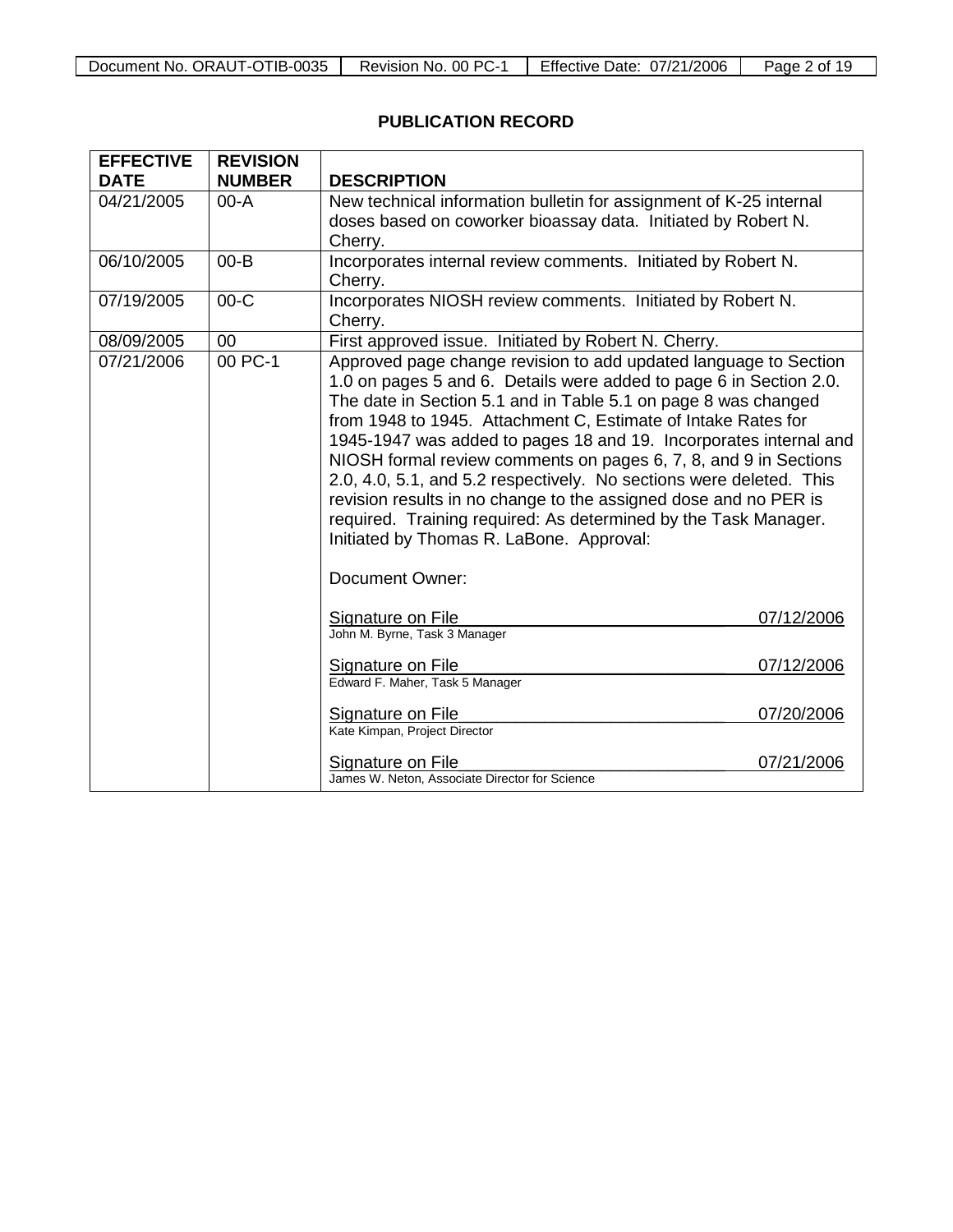Page 3 of 19

### **TABLE OF CONTENTS**

| <b>SECTION</b> |                         | TITLE | <b>PAGE</b> |
|----------------|-------------------------|-------|-------------|
| 1.0            |                         |       |             |
| 2.0            |                         |       |             |
| 3.0            | 3.1<br>3.2 <sub>1</sub> |       |             |
| 4.0            | 4.1<br>4.2              |       |             |
| 5.0            | 5.1<br>5.3              |       |             |
|                |                         |       |             |
| Attachments    |                         |       |             |
|                | A<br>В                  |       |             |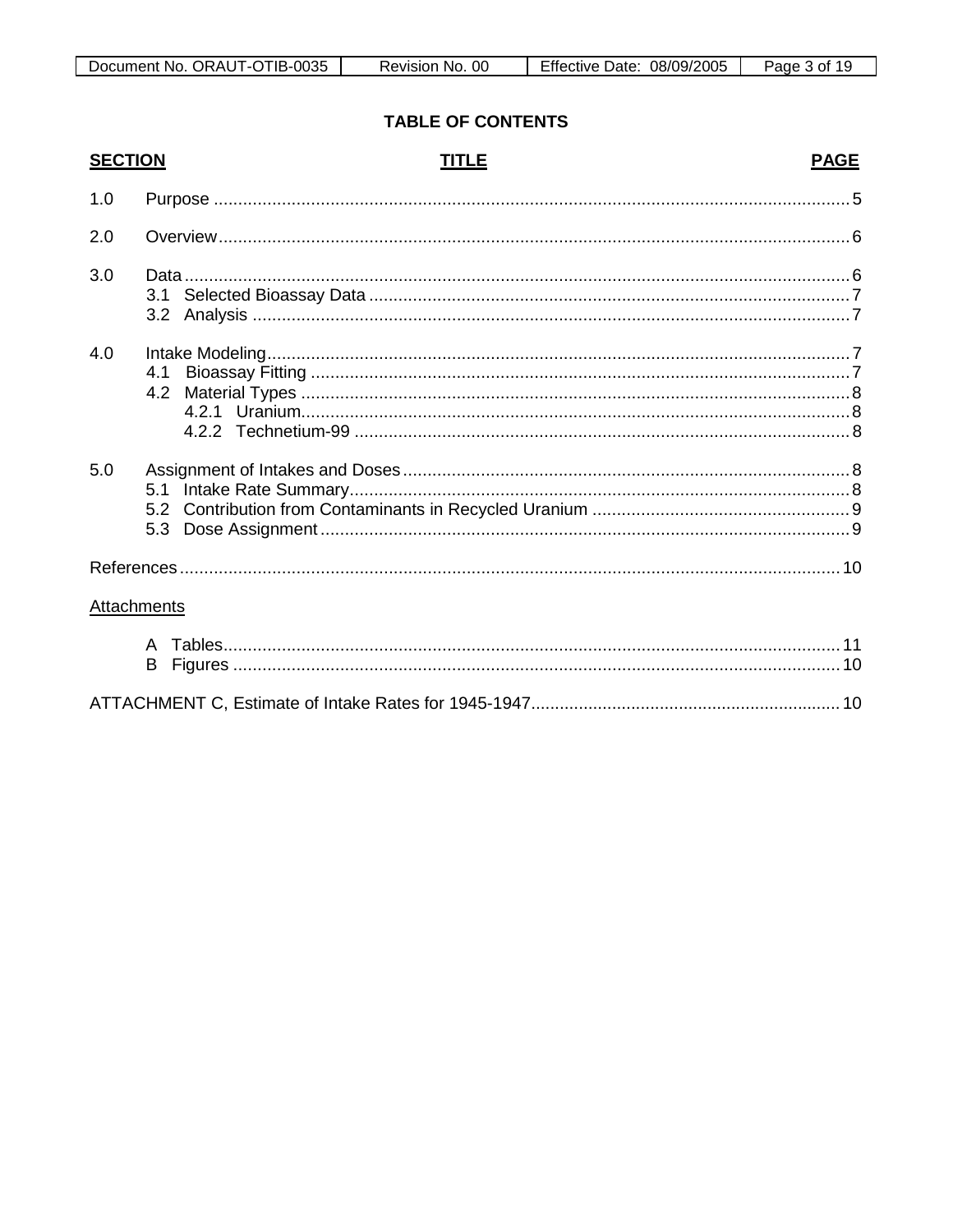| $\cdot$ i -O $\top$ .<br>TIB-0035<br>ORAUT<br>Document No.<br>\ <i>J</i> | OC<br>No.<br>Revision | Effective<br>08/09/2005<br>Date: | Page<br>. of |
|--------------------------------------------------------------------------|-----------------------|----------------------------------|--------------|

#### **LIST OF TABLES**

#### **TABLE TITLE** 5-1 Derived uranium intake rate, 1945 to 1978............................................................................... 8 **PAGE** 5-2 Derived 99Tc intake rates..........................................................................................................8 A-1 Summary of annual uranium urinary excretion rate analyses, 1948 to 1988........................... 11 A-2 Summary of annual <sup>99</sup>Tc urinary excretion rate analyses, 1978 to 1988................................ 12

#### **LIST OF FIGURES**

#### **FIGURE TITLE**

**PAGE**

| $B-1$  | Predicted uranium bioassay results calculated using IMBA-derived U intake<br>rates (line) compared with uranium bioassay results (dots), January 1,           |  |
|--------|---------------------------------------------------------------------------------------------------------------------------------------------------------------|--|
| $B-2$  | Predicted uranium bioassay results calculated using IMBA-derived U intake<br>rates (line) compared with uranium bioassay results (dots), January 1,           |  |
| $B-3$  | Predicted uranium bioassay results calculated using IMBA-derived U intake<br>rates (line) compared with uranium bioassay results (dots), January 1,           |  |
| $B-4$  | Predicted uranium bioassay results calculated using IMBA-derived U intake<br>rates (line) compared with uranium bioassay results (dots), January 1,           |  |
| $B-5$  | Predicted uranium bioassay results calculated using IMBA-derived U intake<br>rates (line) compared with uranium bioassay results (dots), January 1,           |  |
| $B-6$  | Predicted uranium bioassay results calculated using IMBA-derived U intake<br>rates (line) compared with uranium bioassay results (dots), January 1,           |  |
| $B-7$  | Predicted technetium-99 bioassay results calculated using IMBA-derived<br><sup>99</sup> Tc intake rates (line) compared with uranium bioassay results (dots), |  |
| $B-8$  | Predicted technetium-99 bioassay results calculated using IMBA-derived<br><sup>99</sup> Tc intake rates (line) compared with uranium bioassay results (dots), |  |
| $B-9$  | Predicted technetium-99 bioassay results calculated using IMBA-derived<br><sup>99</sup> Tc intake rates (line) compared with uranium bioassay results (dots), |  |
| $B-10$ | Predicted technetium-99 bioassay results calculated using IMBA-derived<br><sup>99</sup> Tc intake rates (line) compared with uranium bioassay results (dots), |  |
| $C-1$  | Median Urine Concentration (dpm/100 mL) and Geometric Standard                                                                                                |  |
| $C-2$  |                                                                                                                                                               |  |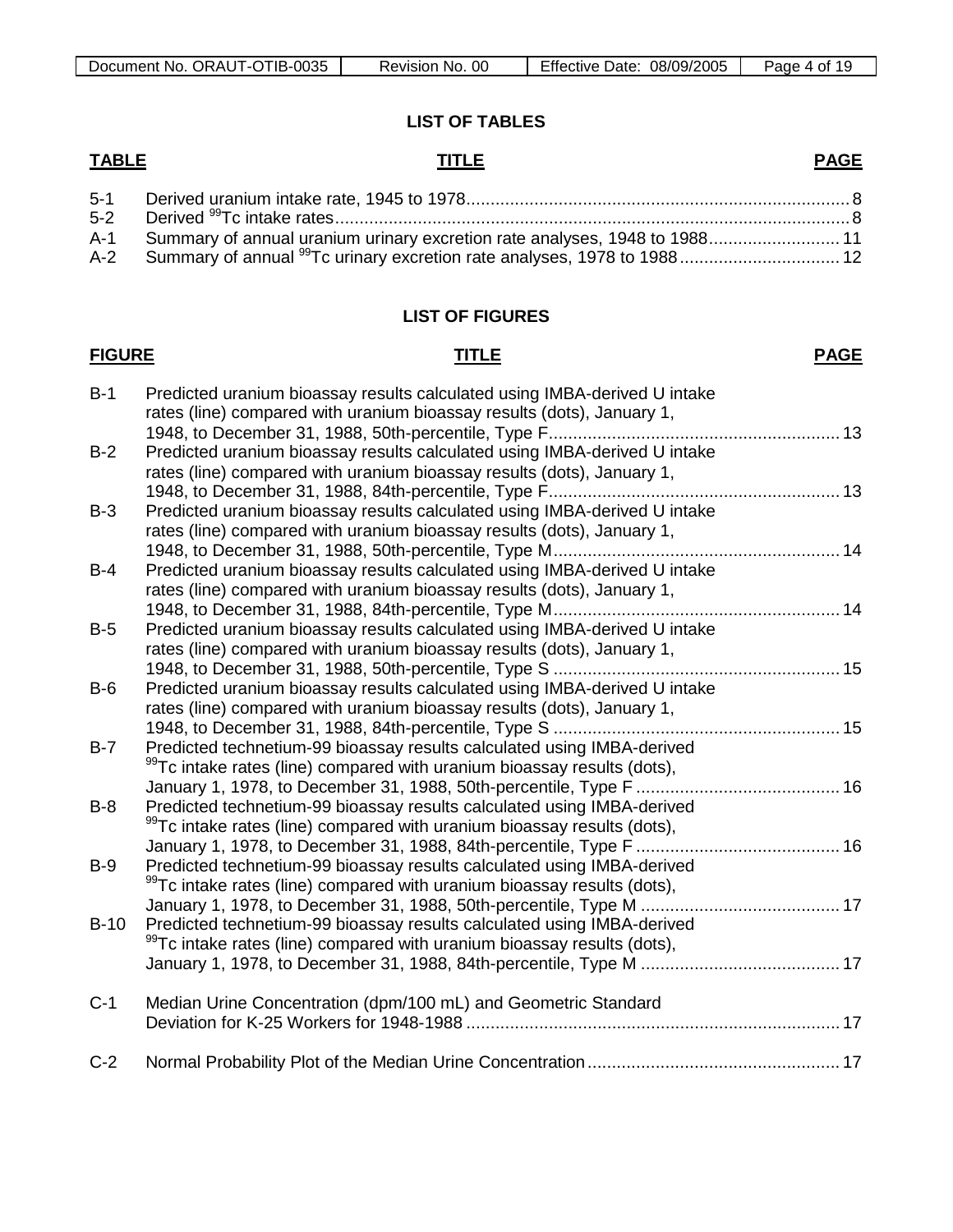| Document No. ORAUT-OTIB-0035 | Revision No. 00 PC-1 | Effective Date: 07/21/2006 | Page 5 of 19 |
|------------------------------|----------------------|----------------------------|--------------|
|                              |                      |                            |              |

#### **1.0 PURPOSE**

Technical Information Bulletins (TIBs) are not official determinations made by the National Institute for Occupational Safety and Health (NIOSH) but are rather working documents that provide historical background information and guidance to assist in the preparation of dose reconstructions at particular sites or categories of sites. They will be revised in the event additional relevant information is obtained. TIBs may be used to assist the NIOSH staff in the completion of individual work required for each dose reconstruction.

In this document, the word "facility" is used as a general term for an area, building, or group of buildings that served a specific purpose at a site. It does not necessarily connote an "atomic weapons employer facility" or a "Department of Energy [DOE] facility" as defined in the Energy Employees Occupational Illness Compensation Program Act [EEOICPA; 42 U.S.C. § 7384l(5) and (12)]. EEOICPA defines a DOE facility as "any building, structure, or premise, including the grounds upon which such building, structure, or premise is located … in which operations are, or have been, conducted by, or on behalf of, the Department of Energy (except for buildings, structures, premises, grounds, or operations … pertaining to the Naval Nuclear Propulsion Program)" [42 U.S.C. § 7384l(12)]. Accordingly, except for the exclusion for the Naval Nuclear Propulsion Program noted above, any facility that performs or performed DOE operations of any nature whatsoever is a DOE facility encompassed by EEOICPA.

For employees of DOE or its contractors with cancer, the DOE facility definition only determines eligibility for a dose reconstruction, which is a prerequisite to a compensation decision (except for members of the Special Exposure Cohort). The compensation decision for cancer claimants is based on a section of the statute entitled "Exposure in the Performance of Duty." That provision [42 U.S.C. § 7384n(b)] says that an individual with cancer "shall be determined to have sustained that cancer in the performance of duty for purposes of the compensation program if, and only if, the cancer … was at least as likely as not related to employment at the facility [where the employee worked], as determined in accordance with the POC [probability of causation<sup>[1](#page-4-0)</sup>] guidelines established under subsection (c) …" [42 U.S.C. § 7384n(b)]. Neither the statute nor the probability of causation guidelines (nor the dose reconstruction regulation) define "performance of duty" for DOE employees with a covered cancer or restrict the "duty" to nuclear weapons work.

As noted above, the statute includes a definition of a DOE facility that excludes "buildings, structures, premises, grounds, or operations covered by Executive Order No. 12344, dated February 1, 1982 (42 U.S.C. 7158 note), pertaining to the Naval Nuclear Propulsion Program" [42 U.S.C. § 7384l(12)]. While this definition contains an exclusion with respect to the Naval Nuclear Propulsion Program, the section of EEOICPA that deals with the compensation decision for covered employees with cancer [i.e., 42 U.S.C. § 7384n(b), entitled "Exposure in the Performance of Duty"] does not contain such an exclusion. Therefore, the statute requires NIOSH to include all occupationally derived radiation exposures at covered facilities in its dose reconstructions for employees at DOE facilities, including radiation exposures related to the Naval Nuclear Propulsion Program. As a result, all internal and external dosimetry monitoring results are considered valid for use in dose reconstruction. No efforts are made to determine the eligibility of any fraction of total measured exposure for inclusion in dose reconstruction. NIOSH, however, does not consider the following exposures to be occupationally derived:

<span id="page-4-0"></span> $\overline{\phantom{a}}$  $1$  The U.S. Department of Labor is ultimately responsible under the EEOICPA for determining the POC.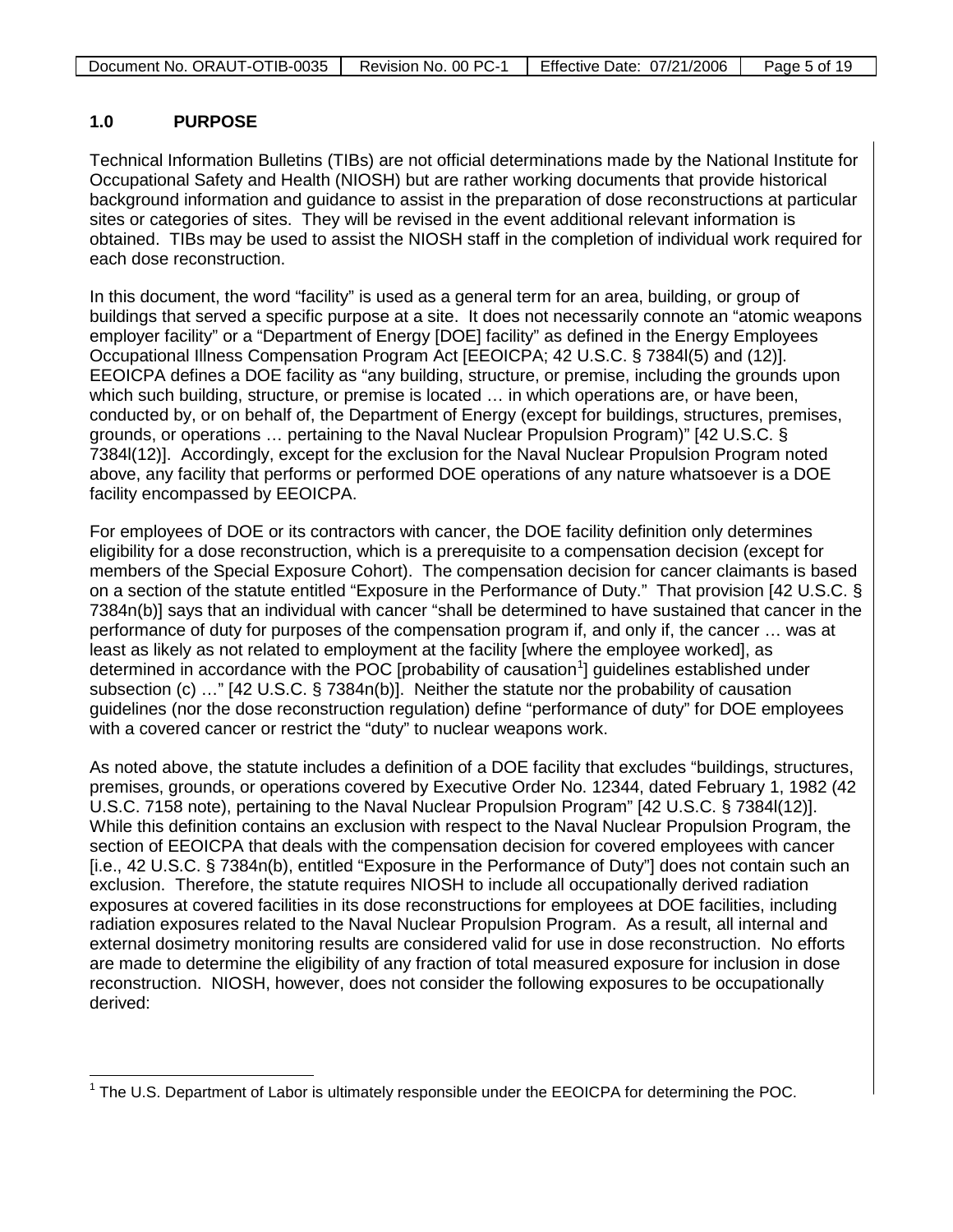| Document No. ORAUT-OTIB-0035   Revision No. 00 PC-1   Effective Date: 07/21/2006 |  | Page 6 of 19 |
|----------------------------------------------------------------------------------|--|--------------|

- Radiation from naturally occurring radon present in conventional structures
- Radiation from diagnostic X-rays received in the treatment of work-related injuries

The purpose of this TIB is to provide information for the application of K-25 coworker data in estimating unmonitored internal exposures. Some employees were not monitored for internal ionizing radiation exposure during the course of their employment at a U.S. Department of Energy (DOE)<sup>[2](#page-5-0)</sup> facility, or the records of such monitoring are incomplete or unavailable. In such cases, data from monitored coworkers may be used to estimate an individual's possible exposure.

### **2.0 OVERVIEW**

*Analysis of Coworker Bioassay Data for Internal Dose Assignment* (ORAUT 2004a) describes the general process used to analyze bioassay data for assigning doses to individuals based on coworker results. *Coworker Data Exposure Profile Development* (ORAUT 2004b) describes the approach and processes to be used to develop reasonable exposure profiles based on available dosimetric information for workers at DOE sites.

Bioassay results were obtained from the Oak Ridge Institute for Science and Education (ORISE) Center for Epidemiologic Research (CER) Dosimetry Database, which contains urinalysis records from the K-25 site for 1948 to 1988. ORISE obtained these data from K-25 to conduct an epidemiological study of site workers. The urinalysis results, labeled "gross alpha," are in units of disintegrations per minute per 100 mL (dpm/100 mL). Results labeled "Uranium" were also available that included units of mass rather than activity concentration. It is not possible to convert mass concentration to activity concentration accurately for dose assessment purposes without knowing the isotopic abundances. Therefore, only the gross alpha data were used because these data were adequate and complete.

A statistical analysis of the gross alpha data was performed in accordance with ORAUT (2004a). The resultant values were input to the Integrated Modules for Bioassay Analysis (IMBA) Expert™ OCAS-Edition computer software (ACJ 2004), and a fit to the data was performed to obtain intake rates for assigning dose distributions.

Technetium-99 bioassay results were similarly obtained from the ORISE CER Dosimetry Database, which contains  $^{99}$ Tc urinalysis records from the K-25 site for 1978 to 1988. During these years, operations with purified <sup>99</sup>Tc were conducted which could result in intakes of <sup>99</sup>Tc without commensurate intakes of uranium. The <sup>99</sup>Tc urinalysis results are in units of dpm/mL. A statistical analysis of these data was performed in accordance with ORAUT (2004a). The resultant values were input to IMBA, and a fit to the data was performed to obtain intake rates for assigning dose distributions.

An analysis of the urinary excretion data for 1948-1988 was used to develop the most probable urinary excretion rate for 1945-1947, when there were no direct bioassay measurements. This analysis, which is detailed in Attachment C, concludes that the chronic intake rates calculated for 1948-1988 are appropriate for use in 1945-1947.

### **3.0 DATA**

 $\overline{a}$ 

<span id="page-5-0"></span> $2$  References to DOE in this document include DOE's predecessors, the Manhattan Engineer District (1942 to 1946), the U.S. Atomic Energy Commission (1947 to 1975), and the Energy Research and Development Administration (1975 to 1977), as well as DOE (1977 to the present).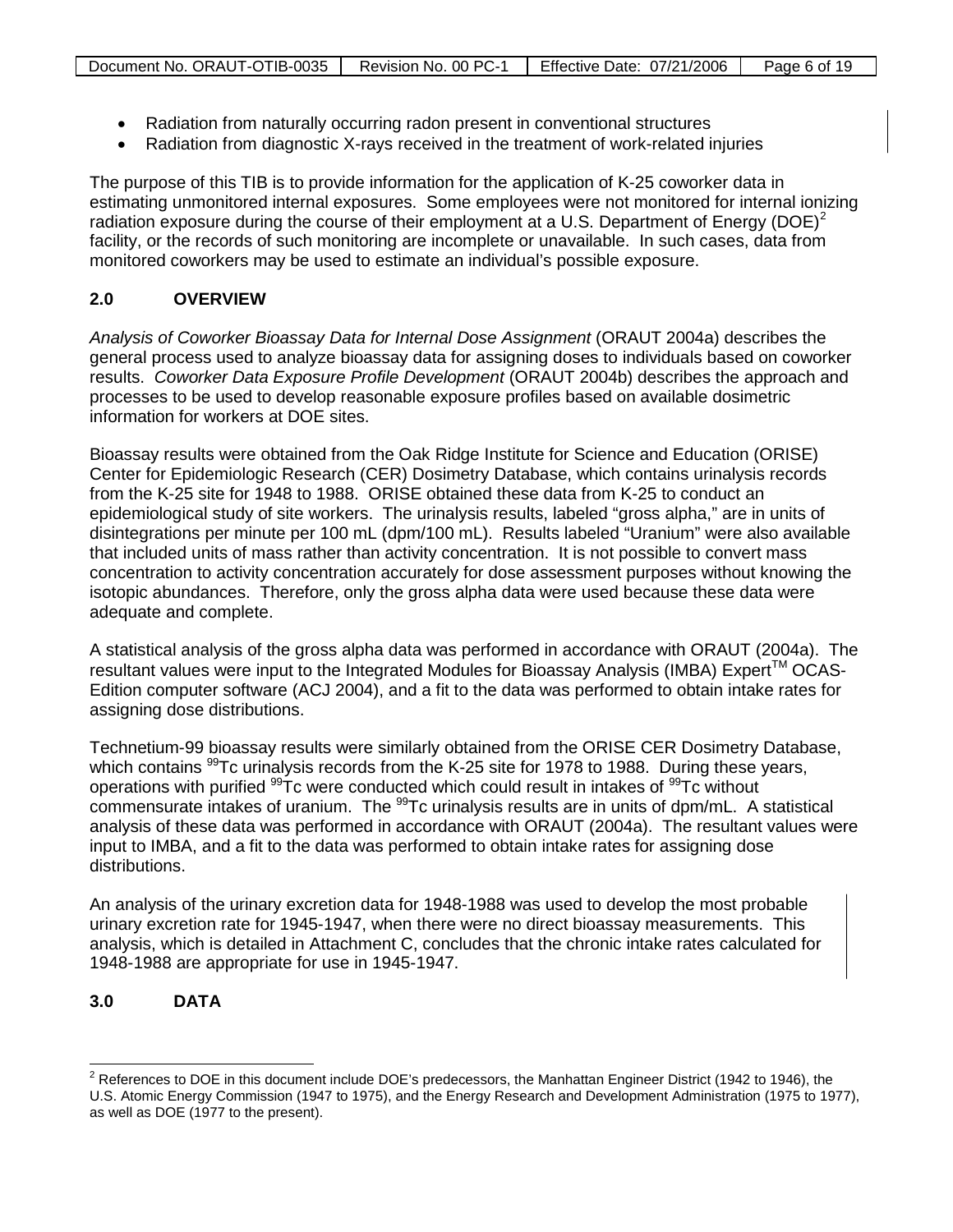| Document No. ORAUT-OTIB-0035 | Revision No. 00 PC-1 | Effective Date: 07/21/2006 | Page 7 of 19 |
|------------------------------|----------------------|----------------------------|--------------|

#### **3.1 SELECTED BIOASSAY DATA**

Uranium urinalysis data from 1948 to 1988 were extracted from a Microsoft® Access table named "tblK25\_Urinalysis\_rawData" in a subdatabase named "K25\_Urinalysis\_to\_COC\_10-8-2004.mdb" in the ORISE/CER Dosimetry Database.

Technetium-99 urinalysis data were similarly extracted and analyzed for 1978 to 1988.

#### **3.2 ANALYSIS**

Bioassay data were analyzed by year. A lognormal distribution was assumed, and the 50th and 84th percentiles were calculated for each year using the method described in ORAUT (2004a).

Many results in the database were listed as less than  $\leq$  a value. For 1953 and 1977 through 1988, for every record in the "Result" field that contained the less-than symbol followed by a number, that number was included in the ranking but not in the fit.

Tables A-1 and A-2 show the uranium and <sup>99</sup>Tc statistical analysis results, respectively.

#### **4.0 INTAKE MODELING**

Although K-25 operations began in early 1945, uranium bioassay results are not currently available for years earlier than 1948. The derivation of intake rates for 1945-1947 is discussed in Attachment C.Assumptions

Each result used in the intake calculation was assumed to be normally distributed. A uniform absolute error of 1 was applied to all results, thus assigning the same weight to each result. IMBA requires results to be in units of activity per day, so all results were normalized to 1400 mL, the volume of urine excreted by Reference Man in a 24-hour period.

Because of the nature of work at K-25, a chronic exposure pattern best approximates the true exposure conditions for most workers with a potential for intakes. Intakes were assumed to be by way of inhalation using a default breathing rate of 1.2  $m^3/hr$  and a 5-µm activity median aerodynamic diameter particle size distribution.

The database file for uranium lists all results as activity concentrations. Because a variety of enrichments is possible at the K-25 site,  $^{234}$ U was assumed for the IMBA intake modeling. The dose coefficients (also referred to as dose conversion factors) in International Commission on Radiological Protection (ICRP) Publication 68 for <sup>234</sup>U are 7% to 31% larger than those for <sup>235</sup>U, <sup>236</sup>U, and <sup>238</sup>U (ICRP 1995). Therefore, use of the  $^{234}$ U dose conversion factor will overestimate doses and is therefore a claimant-favorable assumption.

#### **4.1 BIOASSAY FITTING**

IMBA was used to fit inhalation intakes to the bioassay results. Data from January 1948 to December 1988 were fit as one or more chronic intakes.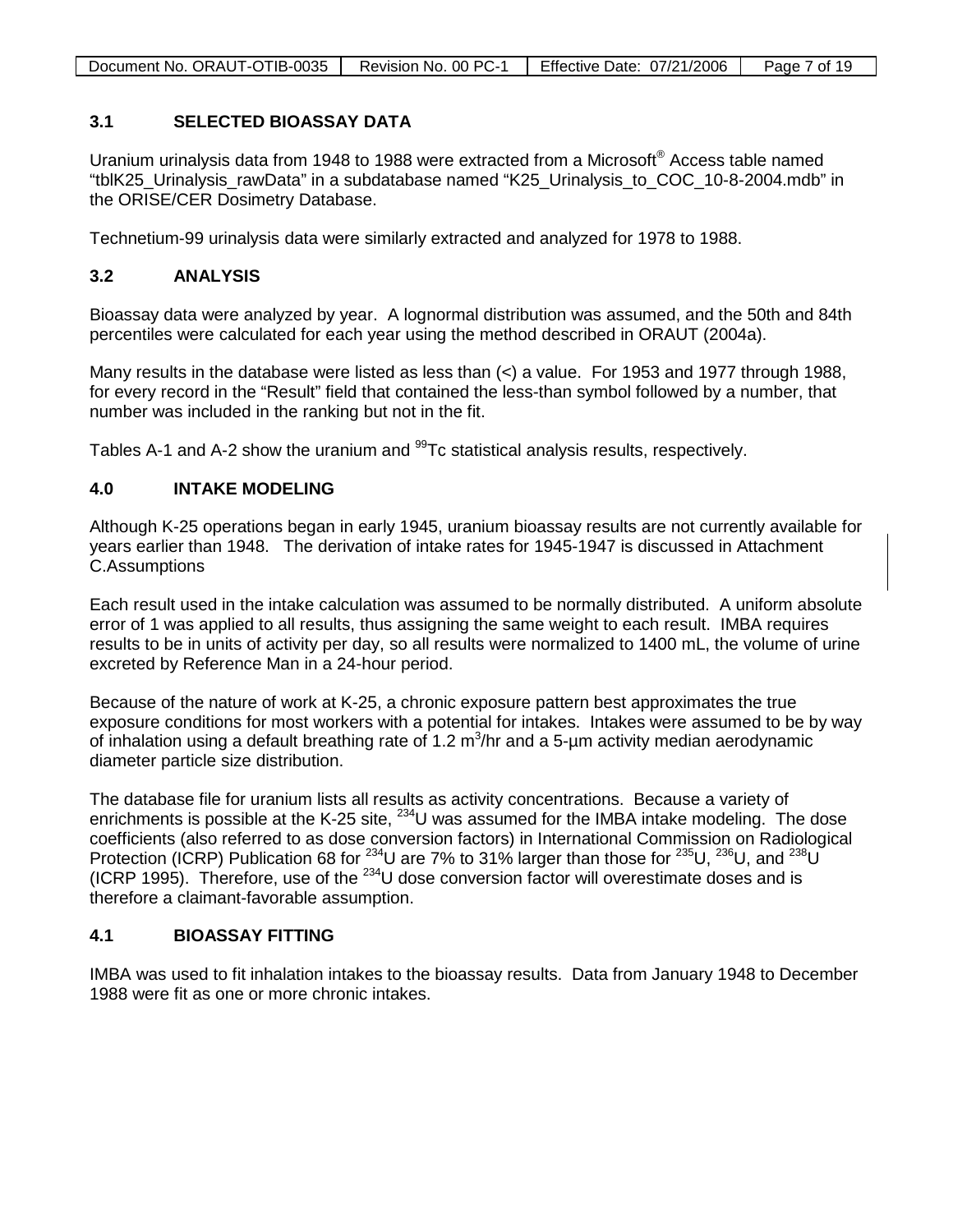| Document No. ORAUT-OTIB-0035 | Revision No. 00 PC-1 | Effective Date: 07/21/2006 | Page 8 of 19 |
|------------------------------|----------------------|----------------------------|--------------|
|                              |                      |                            |              |

#### **4.2 MATERIAL TYPES**

#### **4.2.1 Uranium**

Uranium urinalysis results were fit in IMBA using types F, M, and S materials to derive intake rates for 1948 to 1988. The solid lines in Figures B-1 to B-6 show the individual fits to the 50th- and 84th-percentile excretion rates. The same intake periods were applied for both percentiles because the bioassay values modeled followed a similar pattern.

#### **4.2.2 Technetium-99**

Urinalysis results for <sup>99</sup>Tc were fit in IMBA using types F and M materials to derive intake rates for 1978 to 1988. [Type S material is not considered in ICRP (1995) for <sup>99</sup>Tc.] The solid lines in Figures B-7 to B-10 show the individual fits to the 50th- and 84th-percentile excretion rates. The same intake periods were applied for both percentiles because the values followed a similar pattern.

The bioassay data showed a significant change in excretion rate between 1982 and 1983, which required different fits for the periods from 1978 to 1982 and from 1983 to 1988.

#### **5.0 ASSIGNMENT OF INTAKES AND DOSES**

#### **5.1 INTAKE RATE SUMMARY**

The derived 50th- and 84th-percentile uranium excretion data are relatively constant from 1948 to 1988, as shown in Figures B-1 to B-6. Therefore, a single intake period was assumed. Table 5-1 summarizes the derived uranium intake rate that produced the fits, including the extrapolated intake rates for 1945-1947.

| UNIV V II<br><b>PUITTUM MIMILIERIM IN TULLE IN 1999.</b> |            |           |                 |            |           |                        |            |           |
|----------------------------------------------------------|------------|-----------|-----------------|------------|-----------|------------------------|------------|-----------|
| Tvpe F material                                          |            |           | Tvpe M material |            |           | <b>Type S material</b> |            |           |
| 50th                                                     | 84th       | Geometric | <b>50th</b>     | 84th       | Geometric | 50th                   | 84th       | Geometric |
| percentile                                               | percentile | standard  | percentile      | percentile | standard  | percentile             | percentile | standard  |
| (dpm/d)                                                  | (dpm/d)    | deviation | (dpm/d)         | (dpm/d)    | deviation | (dpm/d)                | (dpm/d)    | deviation |
| 21.5                                                     | 76.2       | 3.54      | 88.3            | 313        | 3.54      | 990                    | 3.460      | 3.50      |

Table 5-1. Derived uranium intake rate, 1945 to 1988.

The derived 50th- and 84th-percentile <sup>99</sup>Tc excretion data are relatively constant from 1978 to 1982 and, at lower rates, from 1983 to 1988, as shown in Figures B-7 to B-10. Therefore, two intake periods were assumed. Table 5-2 summarizes the derived <sup>99</sup>Tc intake rates that produced the fits. Although the modeling resulted in lower GSDs, a GSD of 3 is assigned to all of the Tc-99 intakes for 1978 through 1988 to adequately account for uncertainty in the biokinetic modeling.

Table 5-2. Derived <sup>99</sup>Tc intake rates.

|           |                               | <b>Type F material</b>        |                                    | <b>Type M material</b>        |                               |                                    |
|-----------|-------------------------------|-------------------------------|------------------------------------|-------------------------------|-------------------------------|------------------------------------|
| Years     | 50th<br>percentile<br>(dpm/d) | 84th<br>percentile<br>(dpm/d) | Geometric<br>standard<br>deviation | 50th<br>percentile<br>(dpm/d) | 84th<br>percentile<br>(dpm/d) | Geometric<br>standard<br>deviation |
| 1978-1982 | 13.900                        | 24.900                        | 3.0                                | 15.570                        | 27.860                        | 3.0                                |
| 1983-1988 | 3,160                         | 6,890                         | 3.0                                | 3.420                         | 7.499                         | 3.0                                |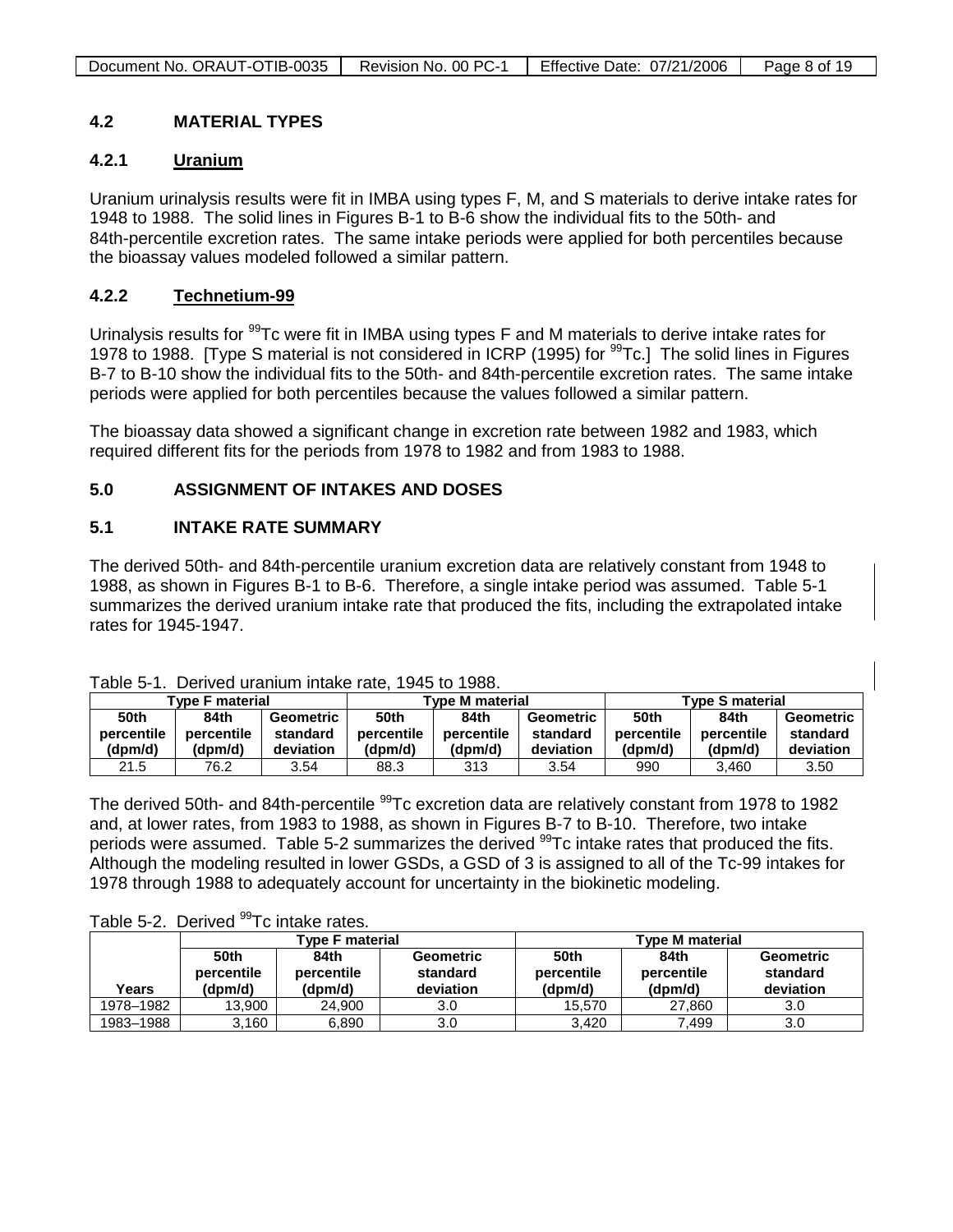| Document No. ORAUT-OTIB-0035 | Revision No. 00 PC-1 | Effective Date: 07/21/2006 | Page 9 of 19 |
|------------------------------|----------------------|----------------------------|--------------|

#### **5.2 CONTRIBUTION FROM CONTAMINANTS IN RECYCLED URANIUM**

Spent fuel from fission reactors was processed throughout the DOE complex to recover uranium for recycling. Because the uranium streams at K-25 contained recycled uranium at various times, the

dose from the added constituents, including plutonium, neptunium, and  $99$ Tc, must be included during dose reconstruction. ORAUT (2004c) provides information about recycled uranium at K-25.

Results of bioassays analyzed specifically for <sup>99</sup>Tc are available for 1978 to 1988, as noted above. These bioassays could have been performed for workers on decontamination efforts because "<sup>99</sup>Tc was concentrated at K-25 for purposes of recovery and removal" (ORAUT 2004d).

Intake rates derived from these <sup>99</sup>Tc bioassay results will be used for <sup>99</sup>Tc from 1978 to 1988 rather than the assumed  $99$ Tc ratio of contaminant concentration in uranium. All other years will use the  $99$ Tc ratio as outlined in ORAUT (2004c)."

#### **5.3 DOSE ASSIGNMENT**

Doses to be assigned to individuals are calculated from the 50th-percentile intake rates. Dose reconstructors should select the material type that results in the largest probability of causation.

A comparison shows that intake rates derived assuming type S material are much greater than the intake rates derived assuming type M or type F materials for all periods. However, because type S material remains in the lungs for an extended period while types F and M materials are transferred to systemic organs, it is necessary to compare the annual doses on a case-by-case basis to determine which will deliver the largest dose to the organ of interest.

Recycled uranium contaminants, when appropriate for the period, should also be included in the above comparison.

The lognormal distribution is selected in the NIOSH Interactive RadioEpidemiological Program (NIOSH-IREP), with the calculated dose entered as Parameter 1 and the associated geometric standard deviation as Parameter 2. The geometric standard deviation is associated with the intake, so it is applied to all annual doses determined from the intake period.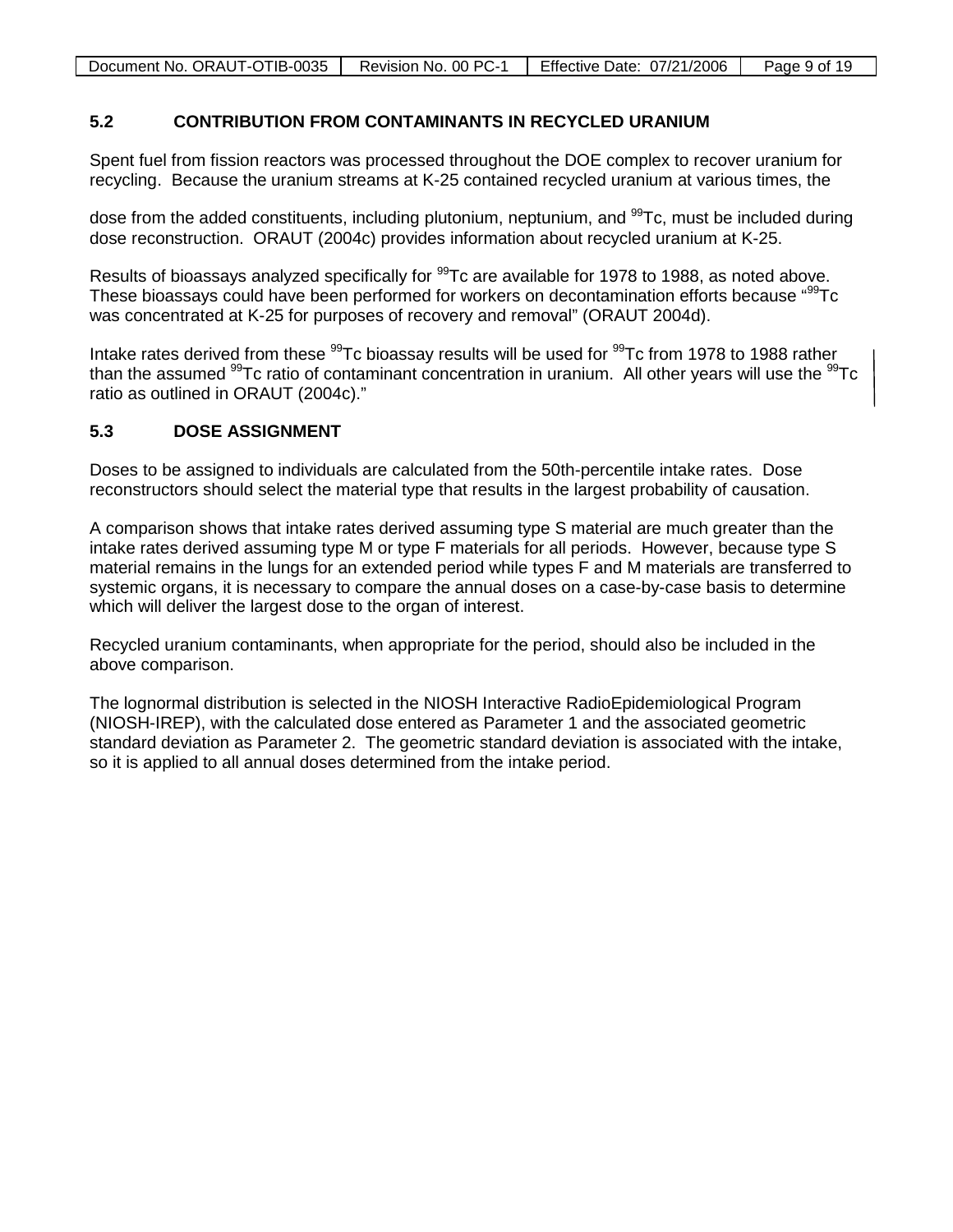| Document No. ORAUT-OTIB-0035 | Revision No. 00 | 08/09/2005<br><b>Effective Date:</b> | Page 10 of 19 |
|------------------------------|-----------------|--------------------------------------|---------------|

#### <span id="page-9-0"></span>**REFERENCES**

- ICRP (International Commission on Radiological Protection), 1959, *Report of ICRP Committee II on Permissible Dose for Internal Radiation*, Publication 2, Pergamon Press, Oxford, England.
- ICRP (International Commission on Radiological Protection), 1995, *Dose Coefficients for Intakes of Radionuclides by Workers*, Publication 68, Pergamon Press, Oxford, England.
- ORAUT (Oak Ridge Associated Universities Team), 2004a, *Analysis of Coworker Bioassay Data for Internal Dose Assignment*, ORAUT-OTIB-0019, Rev. 00, Oak Ridge, Tennessee.
- ORAUT (Oak Ridge Associated Universities Team), 2004b, *Coworker Data Exposure Profile Development*, ORAUT-PLAN-0014, Rev. 00, Oak Ridge, Tennessee.
- ORAUT (Oak Ridge Associated Universities Team), 2004c, *Technical Basis Document for the K-25 Site – Site Description*, ORAUT-TKBS-0009-2, Rev. 00, Oak Ridge, Tennessee.
- ORAUT (Oak Ridge Associated Universities Team), 2004d, *Technical Basis Document for the K-25 Site – Occupational External Dose*, ORAUT-TKBS-0009-6, Rev. 00, Oak Ridge, Tennessee.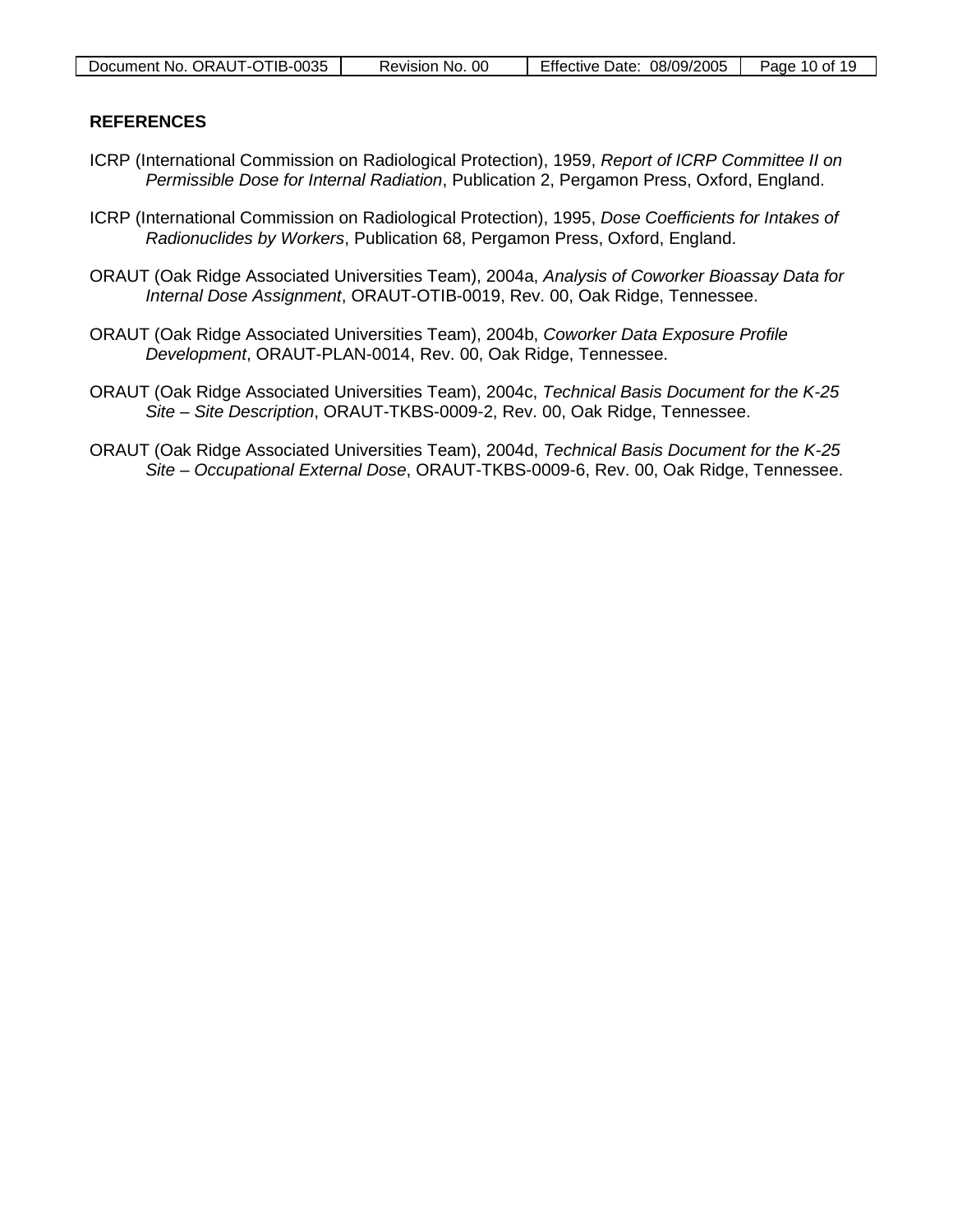| Document No. ORAUT-OTIB-0035 | <b>Effective Date:</b> | 11 of 19 |
|------------------------------|------------------------|----------|
| Revision No. 00              | 08/09/2005             | Page     |

### **ATTACHMENT A: TABLES**

Table A-1. Summary of annual uranium urinary excretion rate analyses, 1948 to 1988.

|      | 50th percentile | 84th percentile |
|------|-----------------|-----------------|
| Year | (dpm/100 mL)    | (dpm/100 mL)    |
| 1948 | 0.450           | 1.134           |
| 1949 | 0.239           | 0.827           |
| 1950 | 0.430           | 1.233           |
| 1951 | 0.210           | 0.769           |
| 1952 | 0.173           | 1.372           |
| 1953 | 0.378           | 1.577           |
| 1954 | 0.256           | 1.184           |
| 1955 | 0.280           | 1.256           |
| 1956 | 0.332           | 1.342           |
| 1957 | 0.519           | 1.994           |
| 1958 | 0.420           | 1.666           |
| 1959 | 0.331           | 1.524           |
| 1960 | 0.359           | 2.081           |
| 1961 | 0.567           | 2.867           |
| 1962 | 0.572           | 2.355           |
| 1963 | 0.502           | 1.790           |
| 1964 | 0.623           | 1.803           |
| 1965 | 0.740           | 2.922           |
| 1966 | 0.393           | 1.330           |
| 1967 | 0.284           | 1.022           |
| 1968 | 0.199           | 1.027           |
| 1969 | 0.381           | 1.406           |
| 1970 | 0.352           | 1.341           |
| 1971 | 0.399           | 1.782           |
| 1972 | 0.495           | 1.798           |
| 1973 | 0.645           | 2.187           |
| 1974 | 0.424           | 1.409           |
| 1975 | 0.542           | 1.782           |
| 1976 | 0.265           | 0.981           |
| 1977 | 0.327           | 1.510           |
| 1978 | 0.159           | 0.767           |
| 1979 | 0.258           | 0.896           |
| 1980 | 0.405           | 1.139           |
| 1981 | 0.506           | 1.296           |
| 1982 | 0.506           | 1.166           |
| 1983 | 0.605           | 1.397           |
| 1984 | 0.610           | 1.809           |
| 1985 | 0.581           | 2.322           |
| 1986 | 0.657           | 1.643           |
| 1987 | 0.517           | 1.181           |
| 1988 | 0.648           | 1.166           |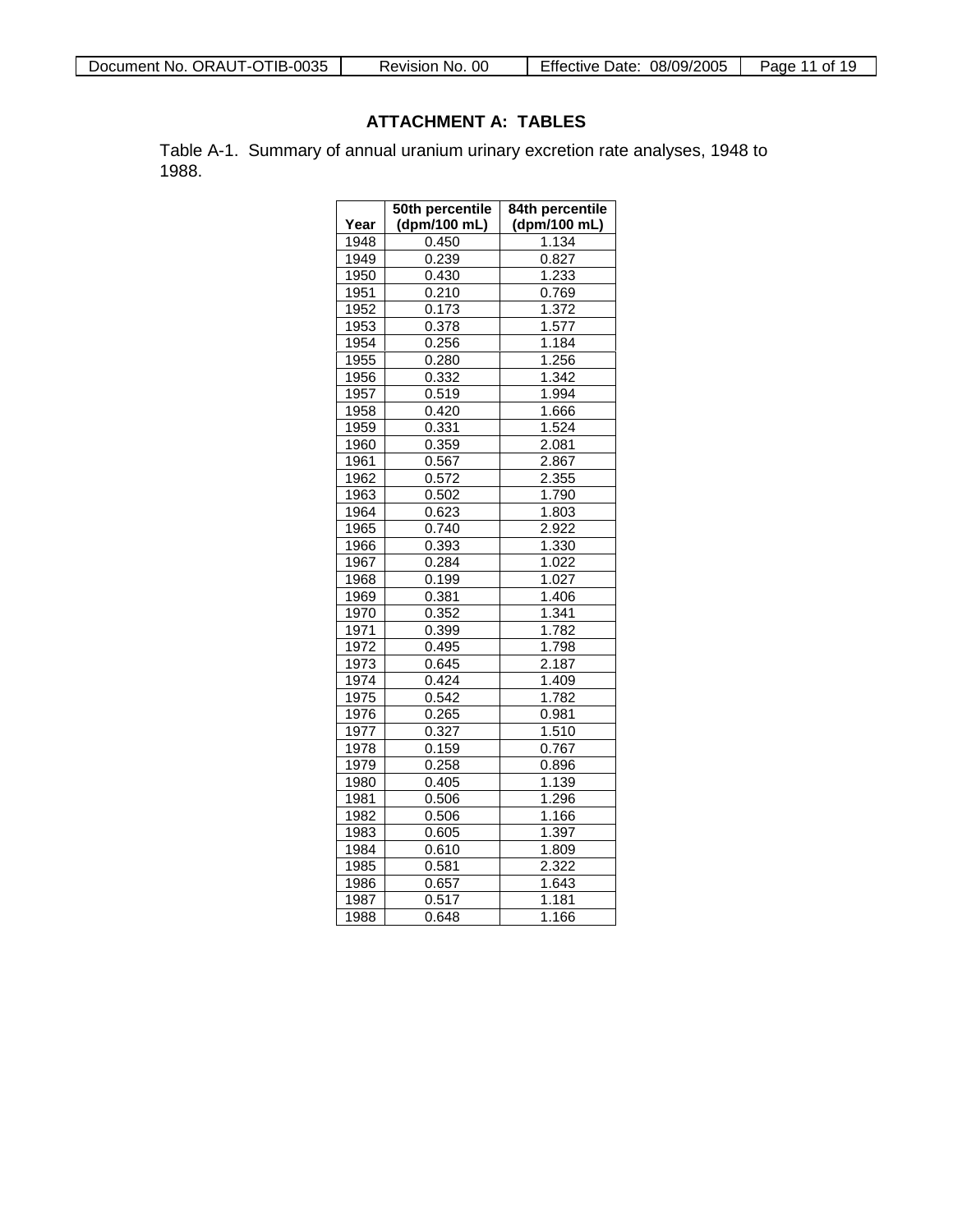| Year | 50th percentile<br>(dpm/mL) | 84th percentile<br>(dpm/mL) |
|------|-----------------------------|-----------------------------|
| 1978 | 2.804                       | 4.602                       |
| 1979 | 1.682                       | 3.821                       |
| 1980 | 0.961                       | 2.384                       |
| 1981 | 3.086                       | 5.264                       |
| 1982 | 2.444                       | 3.560                       |
| 1983 | 0.691                       | 1.462                       |
| 1984 | 0.661                       | 1.714                       |
| 1985 | 0.002                       | 0.066                       |
| 1986 | 0.553                       | 1.000                       |
| 1987 | 0.157                       | 0.464                       |
| 1988 | 0.428                       | 0.788                       |

#### Table A-2. Summary of annual <sup>99</sup>Tc urinary excretion rate analyses, 1978 to 1988.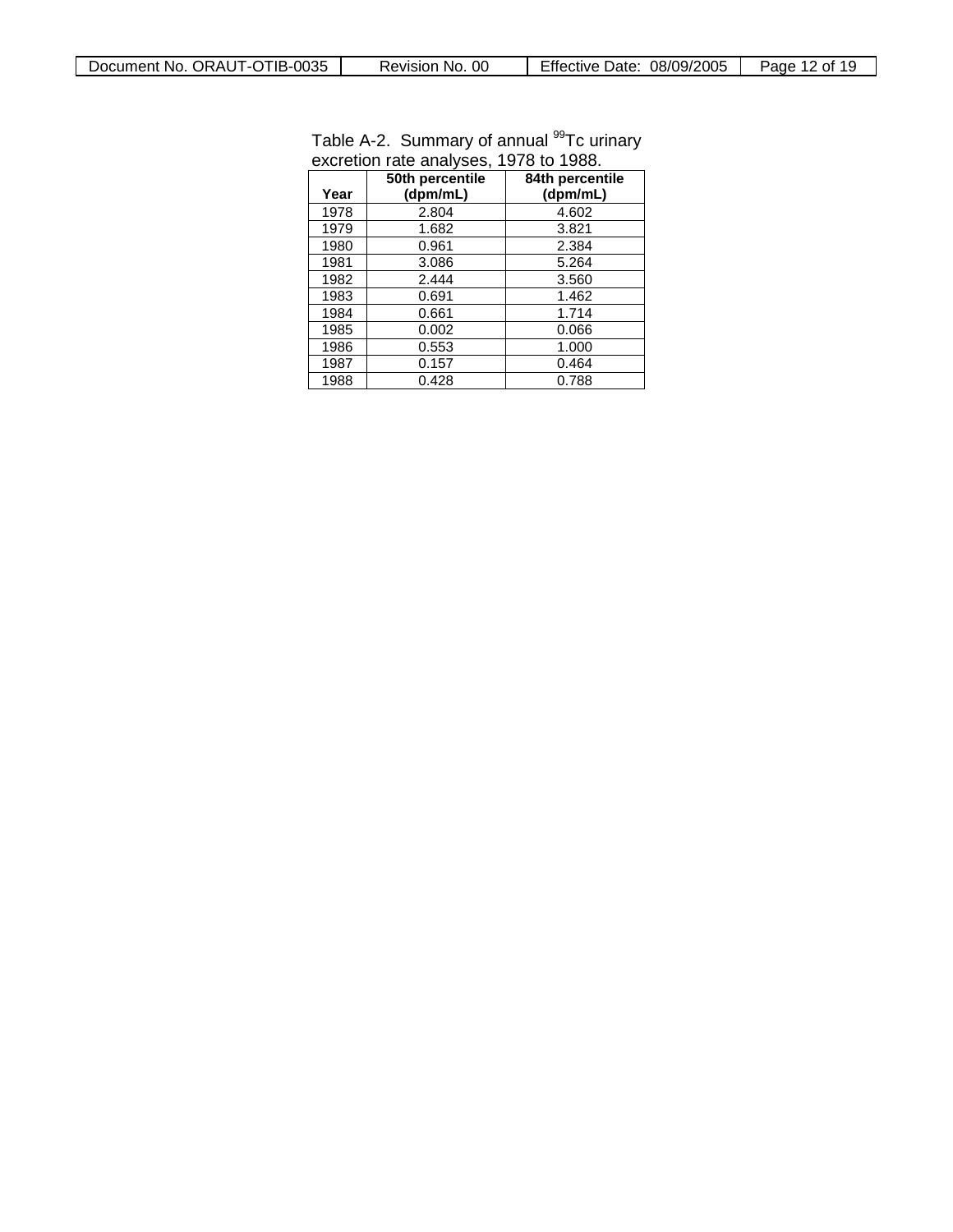**ATTACHMENT B: FIGURES**



Figure B-1. Predicted uranium bioassay results calculated using IMBA-derived U intake rates (line) compared with uranium bioassay results (dots), January 1, 1948, to December 31, 1988, 50th-percentile, Type F.



Figure B-2. Predicted uranium bioassay results calculated using IMBA-derived U intake rates (line) compared with uranium bioassay results (dots), January 1, 1948, to December 31, 1988, 84th-percentile, Type F.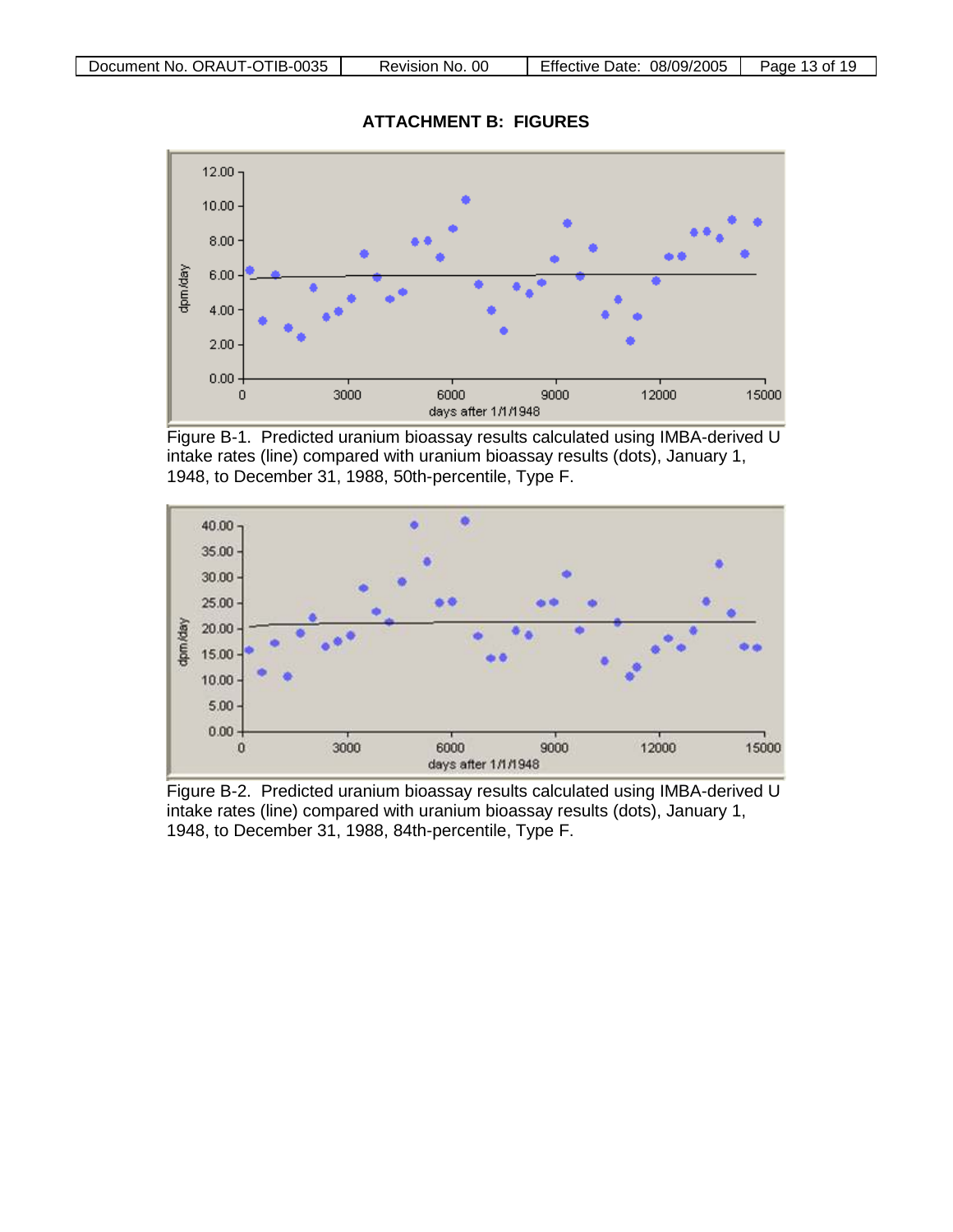

Figure B-3. Predicted uranium bioassay results calculated using IMBA-derived U intake rates (line) compared with uranium bioassay results (dots), January 1, 1948, to December 31, 1988, 50th-percentile, Type M.



Figure B-4. Predicted uranium bioassay results calculated using IMBA-derived U intake rates (line) compared with uranium bioassay results (dots), January 1, 1948, to December 31, 1988, 84th-percentile, Type M.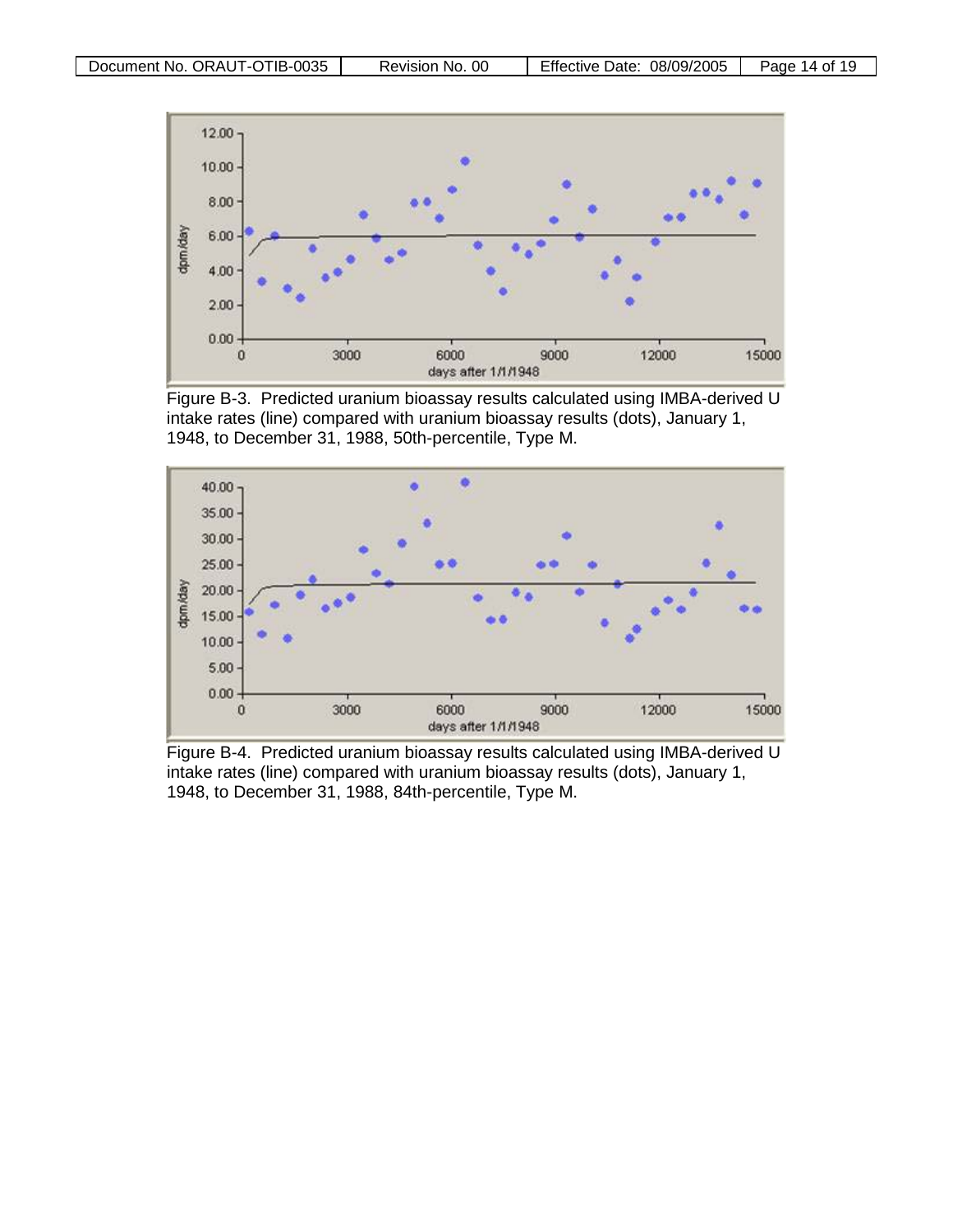

Figure B-5. Predicted uranium bioassay results calculated using IMBA-derived U intake rates (line) compared with uranium bioassay results (dots), January 1, 1948, to December 31, 1988, 50th-percentile, Type S.



Figure B-6. Predicted uranium bioassay results calculated using IMBA-derived U intake rates (line) compared with uranium bioassay results (dots), January 1, 1948, to December 31, 1988, 84th-percentile, Type S.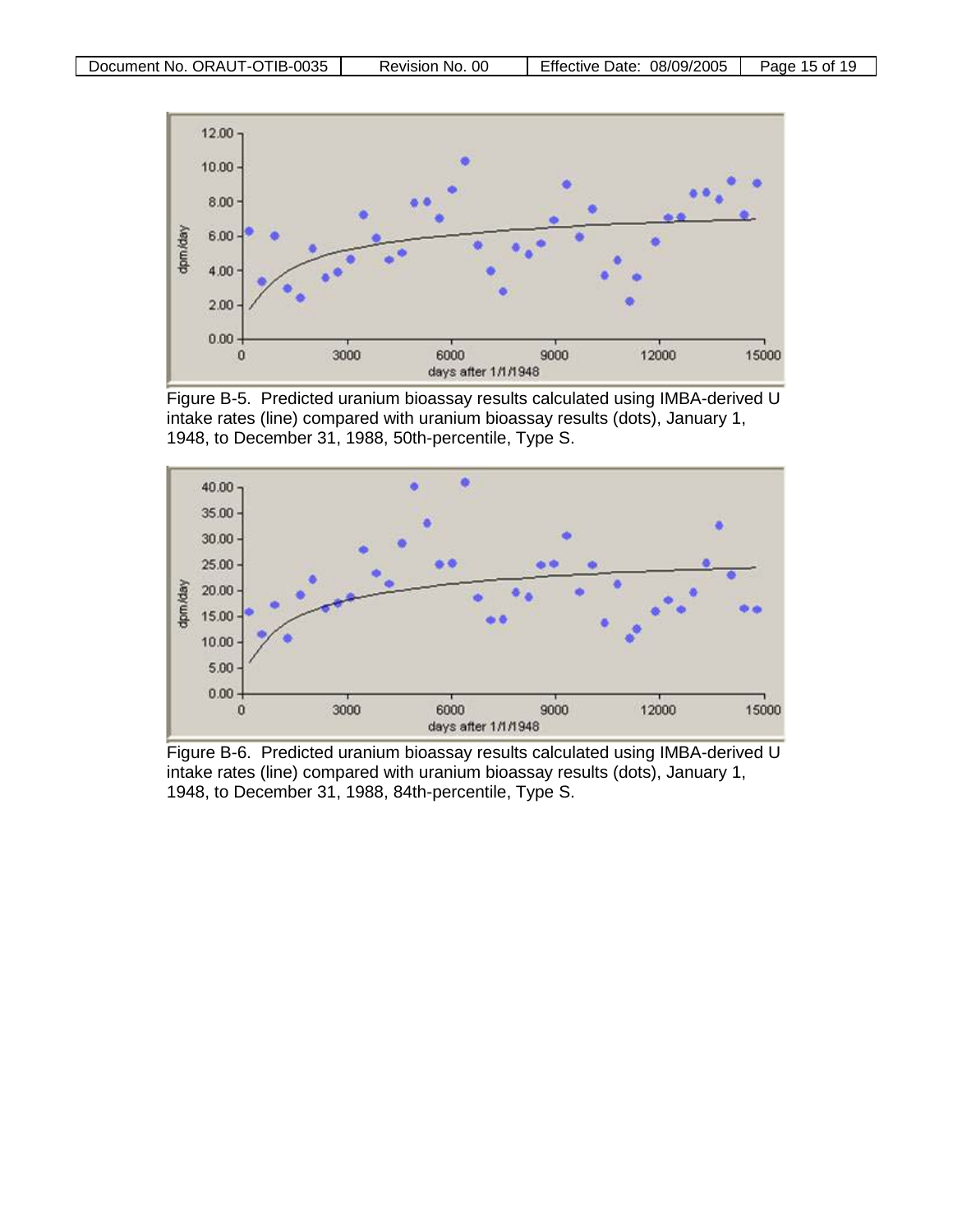

Figure B-7. Predicted technetium-99 bioassay results calculated using IMBAderived 99Tc intake rates (line) compared with uranium bioassay results (dots), January 1, 1978, to December 31, 1988, 50th-percentile, Type F.



Figure B-8. Predicted technetium-99 bioassay results calculated using IMBAderived 99Tc intake rates (line) compared with uranium bioassay results (dots), January 1, 1978, to December 31, 1988, 84th-percentile, Type F.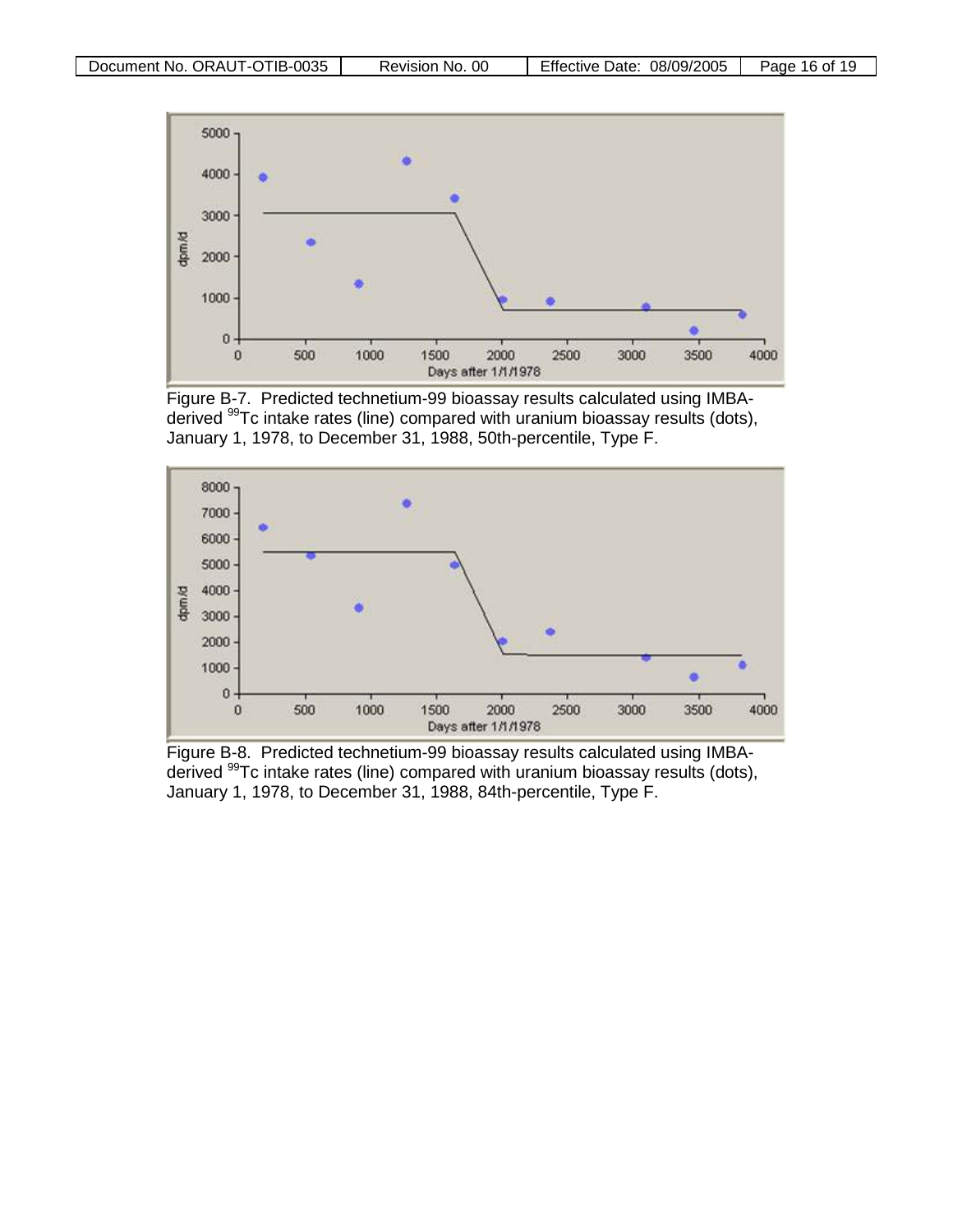

Figure B-9. Predicted technetium-99 bioassay results calculated using IMBAderived 99Tc intake rates (line) compared with uranium bioassay results (dots), January 1, 1978, to December 31, 1988, 50th-percentile, Type M.



<span id="page-16-0"></span>Figure B-10. Predicted technetium-99 bioassay results calculated using IMBAderived 99Tc intake rates (line) compared with uranium bioassay results (dots), January 1, 1978, to December 31, 1988, 84th-percentile, Type M.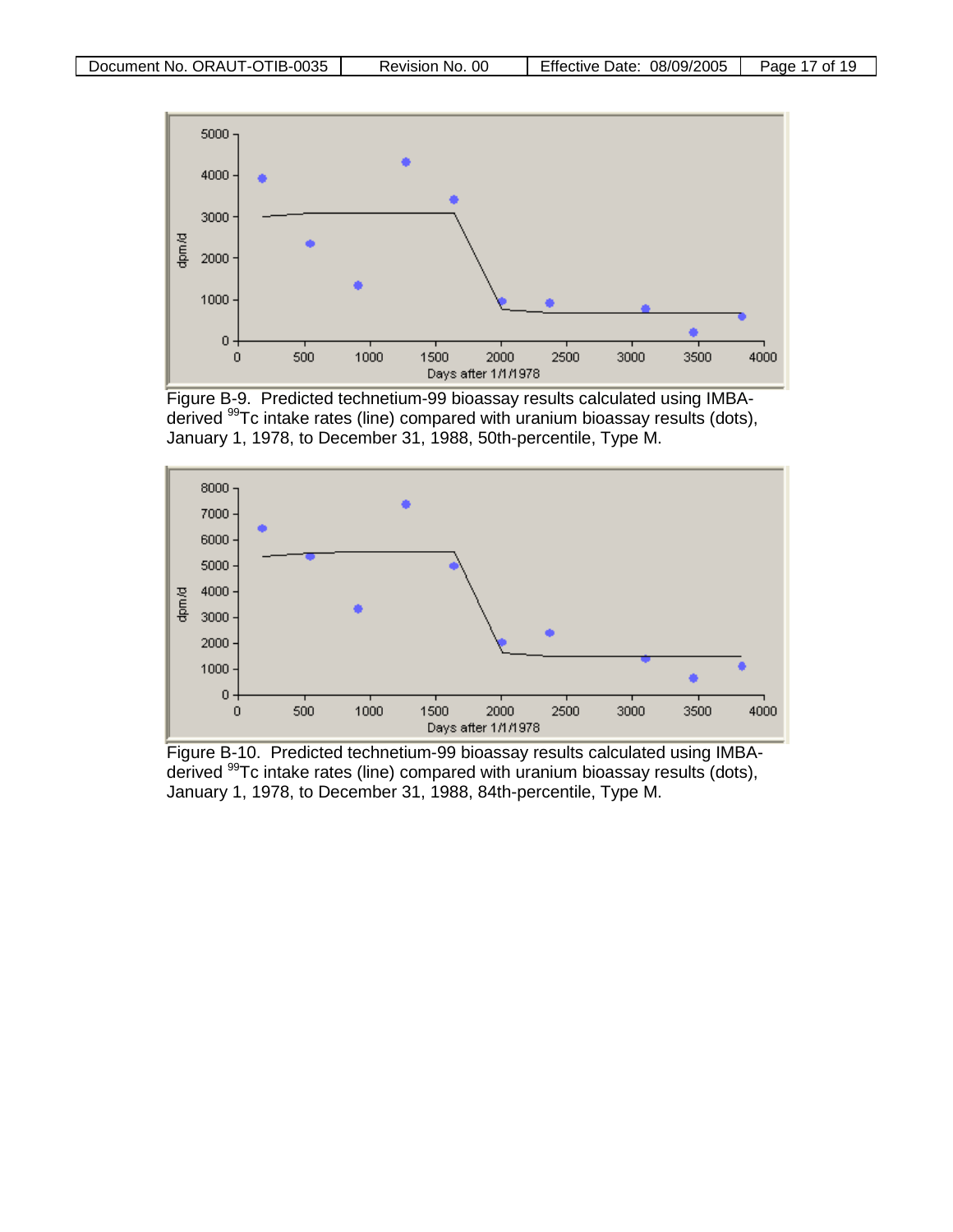#### **Attachment C: Estimate of Intake Rates for 1945-1947**

There are no urine bioassay results available for K-25 during the period of 1945-1947 from which to calculate intake rates. One approach to estimate the intake rates during 1945-1947 would be to examine the relationship between a parameter like uranium production levels and urine concentrations during 1948-1988, when there were bioassay data. Then, the urine concentrations during 1945-1947 could be inferred from the production levels during that period. However, there does not appear to be any parameter available to perform such an analysis. An alternative approach is to examine how the urine concentrations varied from 1948-1988 and assume that the urine concentrations varied in a similar fashion during 1945-1947.

The median urine concentration (dpm/100 mL) and geometric standard deviation (GSD) for the urine samples analyzed in each year are shown in the plot below. The median urine concentrations are relatively constant, i.e., the slope of the line fit to the data is close to zero.



Figure C-1. The median urine concentration (dpm/100 mL) and geometric standard deviation for K-25 workers for 1948-1988.

Thus, the flat excretion rate expected from a chronic intake of soluble uranium fits the urinary excretion data quite nicely (see Figure B-1 through B-4 above). One can reasonably extrapolate the line of best-fit back to 1945, which gives basically the same intake rate for 1945-1947 as predicted for 1948-1988.

The median concentrations for the 1948-1988 period are normally distributed, as shown on the normal probability plot below. This plot demonstrates that whatever was making the median urinary excretion level vary from year to year was predictable in probabilistic sense. In other words, if it is assumed that the same (seemingly) random forces that were at work from 1948-1988 were also at work from 1945- 1947, then the urinary excretion rate during 1945-1947 can be predicted with a given probability.